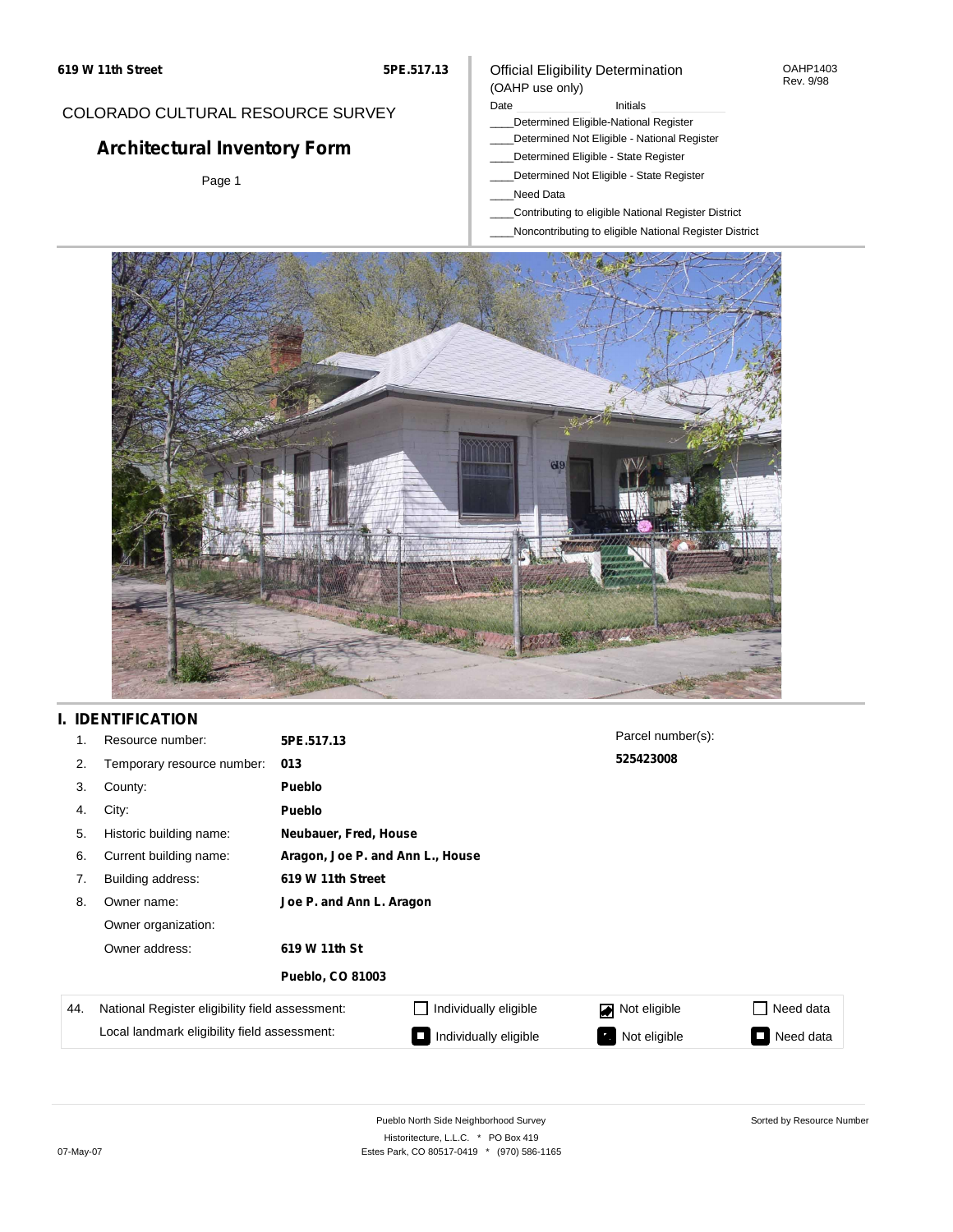Sorted by Resource Number

## **Architectural Inventory Form**

Page 2

### **II. GEOGRAPHIC INFORMATION**

| 9.  | P.M.       |           | 6th                 |    |    | Township:              |                         |                             |    |           |           | Range:            | 65W |         |
|-----|------------|-----------|---------------------|----|----|------------------------|-------------------------|-----------------------------|----|-----------|-----------|-------------------|-----|---------|
|     |            | <b>SW</b> | 1/4                 | of | sw | 1/4                    | of <b>NW</b>            | 1/4                         | of | <b>SE</b> | 1/4       | of Section        |     | 25      |
| 10. |            |           | UTM reference zone: |    | 13 |                        |                         |                             |    |           |           |                   |     |         |
|     | Easting:   |           |                     |    |    | 533631                 |                         |                             |    |           | Northing: |                   |     | 4236440 |
| 11. |            |           | USGS quad name:     |    |    |                        | <b>Northeast Pueblo</b> |                             |    |           | Scale:    |                   |     | 7.5     |
|     | Year:      |           |                     |    |    | 1974)                  |                         | 1961 (Photorevised 1970 and |    |           |           |                   |     |         |
| 12. | $Lot(s)$ : |           |                     |    |    | Lot 9; Block 43        |                         |                             |    |           |           |                   |     |         |
|     | Addition:  |           |                     |    |    | <b>County Addition</b> |                         |                             |    |           |           | Year of addition: |     | 1869    |

#### 13. Boundary description and justification:

The boundary, as described above, contains but does not exceed the land historically associated with this property.

П Metes and bounds exist:

### **III. ARCHITECTURAL DESCRIPTION**

| 14. | Building plan (footprint, shape):    | <b>Rectangular Plan</b>              |                       |
|-----|--------------------------------------|--------------------------------------|-----------------------|
|     | Other building plan descriptions:    |                                      |                       |
| 15. | Dimensions in feet (length x width): | 1,115 square feet                    |                       |
| 16. | Number of stories:                   | 1                                    |                       |
| 17. | Primary external wall material(s):   | Wood/Shingle                         | Other wall materials: |
|     |                                      |                                      |                       |
| 18. | Roof configuration:                  | <b>Hipped Roof</b>                   |                       |
|     | Other roof configurations:           |                                      |                       |
| 19. | Primary external roof material:      | <b>Asphalt Roof/Composition Roof</b> |                       |
|     | Other roof materials:                |                                      |                       |
| 20. | Special features:                    | Chimney                              |                       |
|     |                                      | Porch                                |                       |
|     |                                      | <b>Roof Treatment/Dormer</b>         |                       |
|     |                                      | <b>Roof Treatment/Flared Eave</b>    |                       |

#### 21. General architectural description:

Oriented to the south, this house rests on a foundation of random-coursed, dressed sandstone ashlar. White-painted wood shingles clad the exterior walls. They are painted green on the face of the dormers. All trim and window frames are wood and painted red-brown. All windows are 1-over-1-light, double-hung sash, with aluminum-frame storm windows. A large window in the west end of the front (south) elevation opens beneath a label and features a narrow upper sash with diamond-shaped glazing. Similar upper sashes appear in a pair of window openings in the center of the west elevation. An integral porch is located within the southeast corner. It has a single, wrought-iron support at its southeast corner. Four, green-carpet-covered, concrete steps approach the porch on its western extreme, placing them just east of center on the asymmetrical facade. The steps align with the front doorway. This doorway hosts a wood slab door, opening behind a black, aluminum-frame, securitytype storm door. Another doorway opens on the west end of the rear (north) elevation. It is a wood slab door, opening behind an aluminum-frame storm door. This doorway provides access to a covered, concrete patio. Gray, interlocking asphalt shingles cover the centrally hipped roof. The eaves are flared and boxed with white-painted wood fascia and beadboard soffit. Hippedroof dormers emerge from the east and west slopes of the roof. Each dormer hosts a pair of square, hopper windows, with **diamond-shaped glazing. A tall, brick chimney protrudes from the north end of the west-facing slope.**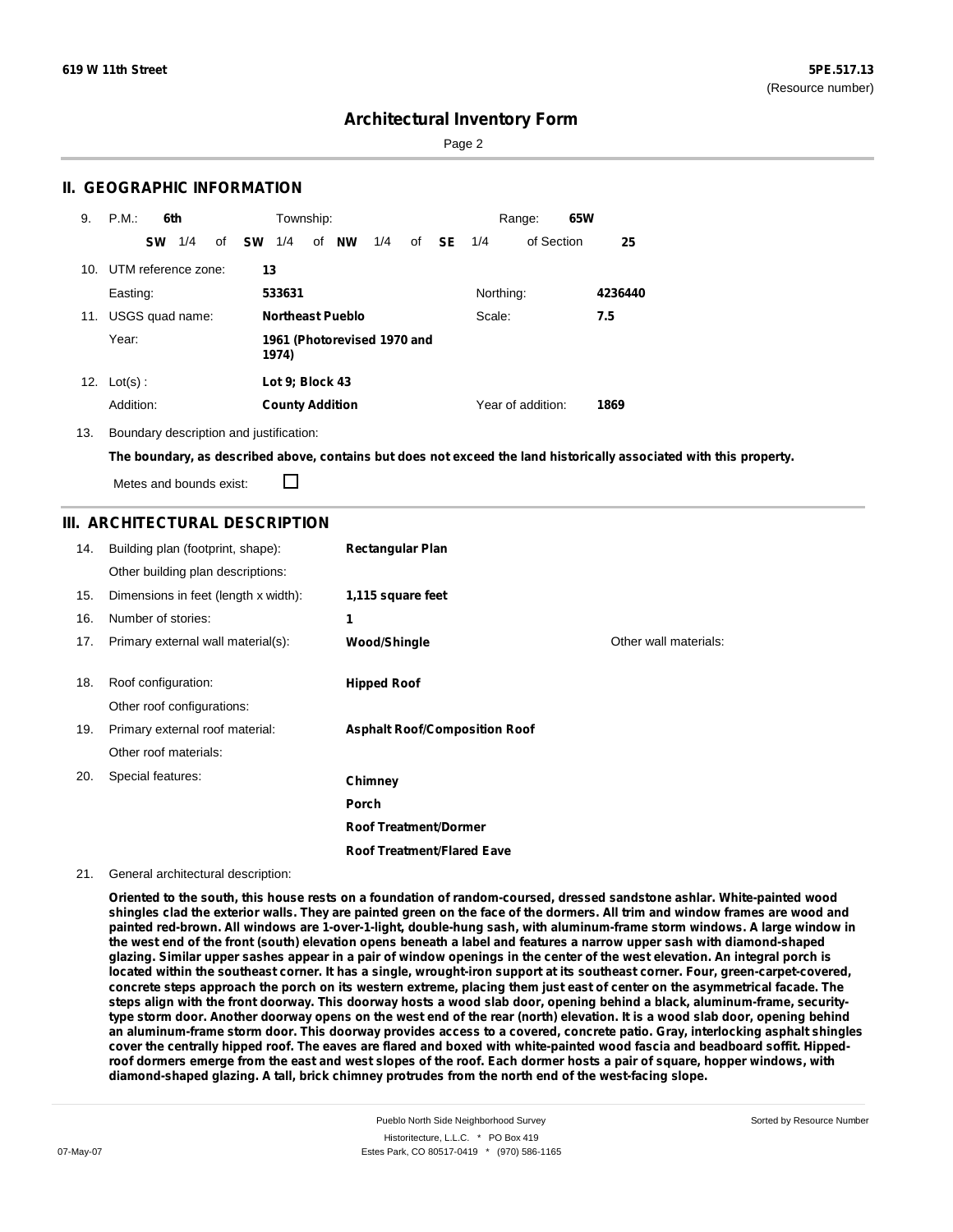Page 3

Architectural style:

22. **Late 19th And 20th Century Revivals/Classic Cottage**

Other architectural styles:

Building type:

23. Landscape or special setting features:

This property is located on terrain sloping downward from north to south, with an elevation of around 4,700 feet above mean sea level. The neighborhood features modest, one- and two-story houses. A brick-paved strip separates the sidewalk from the street. This property is located on the northeast corner of West 11th and West streets. A planted grass yard surrounds the **house. A chain-link fence delimits the property. Concrete-block planters line either side of the front steps.**

#### 24. Associated buildings, features or objects:

| 1 : | Type:     | Garage                                                                                                                                                                                                                                                                                                                                                                                                                                                                                                                                                                                                                                                                                         |
|-----|-----------|------------------------------------------------------------------------------------------------------------------------------------------------------------------------------------------------------------------------------------------------------------------------------------------------------------------------------------------------------------------------------------------------------------------------------------------------------------------------------------------------------------------------------------------------------------------------------------------------------------------------------------------------------------------------------------------------|
|     | Describe: | A garage is located on the northwest corner of the lot. Oriented to the west, the structure is<br>entirely comprised of concrete blocks covered in cream-tinted stucco. Along the north<br>elevation is a mural of a pueblo set amidst mesas and mountains. Two window openings<br>pierce the east elevation. Between them is a white-painted, wood slab door. A pair of white<br>painted, accordion-fold doors, constructed of vertical planks, dominates the front (south)<br>elevation. White-painted, horizontal, wood weatherboard covers the gables. Gray, interlocking,<br>asphalt shingles cover the front-gabled roof. The rafter ends are exposed but capped with a<br>fascia board. |
| 2:  | Type:     | Shed 1 (northwest of house)                                                                                                                                                                                                                                                                                                                                                                                                                                                                                                                                                                                                                                                                    |
|     | Describe: | A standard kit-built or modular shed is located northeast of the house and immediately south<br>of the garage.                                                                                                                                                                                                                                                                                                                                                                                                                                                                                                                                                                                 |
| 3:  | Type:     | Shed 2 (north of house)                                                                                                                                                                                                                                                                                                                                                                                                                                                                                                                                                                                                                                                                        |
|     | Describe: | A standard kit-built or modular shed is located north of the house and southeast of the garage.                                                                                                                                                                                                                                                                                                                                                                                                                                                                                                                                                                                                |

### **IV. ARCHITECTURAL HISTORY**

| 25. | Date of Construction:  | Estimate:                        | Actual: | 1901                                                                                          |
|-----|------------------------|----------------------------------|---------|-----------------------------------------------------------------------------------------------|
|     | Source of Information: |                                  |         | Pueblo County Office of Tax Assessor. Property information card [internet].                   |
| 26. | Architect:             | unknown                          |         |                                                                                               |
|     | Source of information: |                                  |         |                                                                                               |
| 27. | Builder:               | unknown                          |         |                                                                                               |
|     | Source of information: |                                  |         |                                                                                               |
| 28. | Original Owner:        | <b>Fred Neubauer</b>             |         |                                                                                               |
|     | Source of information: | Co. consulted 1886 through 2003. |         | Pueblo City Directory. Pueblo, Co.; Salt Lake City; Kansas City, Mo.; and others: R.L. Polk & |

29. Construction history:

According to Pueblo County tax records, this house was constructed in 1901. It was and is nearly identical, except for a few decorative features, to the house immediately east, 617 West 11th Street (5PE.5597). An analysis of the form, style, and materials corroborates this date. The only notable alterations have been the replacement of doors and the porch support. A **photograph from a 1981 survey reveals that this house has not been significantly altered since that time.**

30. Location: **original** Date of move(s):

### **V. HISTORICAL ASSOCIATIONS**

| 31. | Original use(s):     | <b>Single Dwelling</b>                |                           |
|-----|----------------------|---------------------------------------|---------------------------|
| 32. | Intermediate use(s): | <b>Single Dwelling</b>                |                           |
| 33. | Current use(s):      | <b>Single Dwelling</b>                |                           |
|     |                      | Pueblo North Side Neighborhood Survey | Sorted by Resource Number |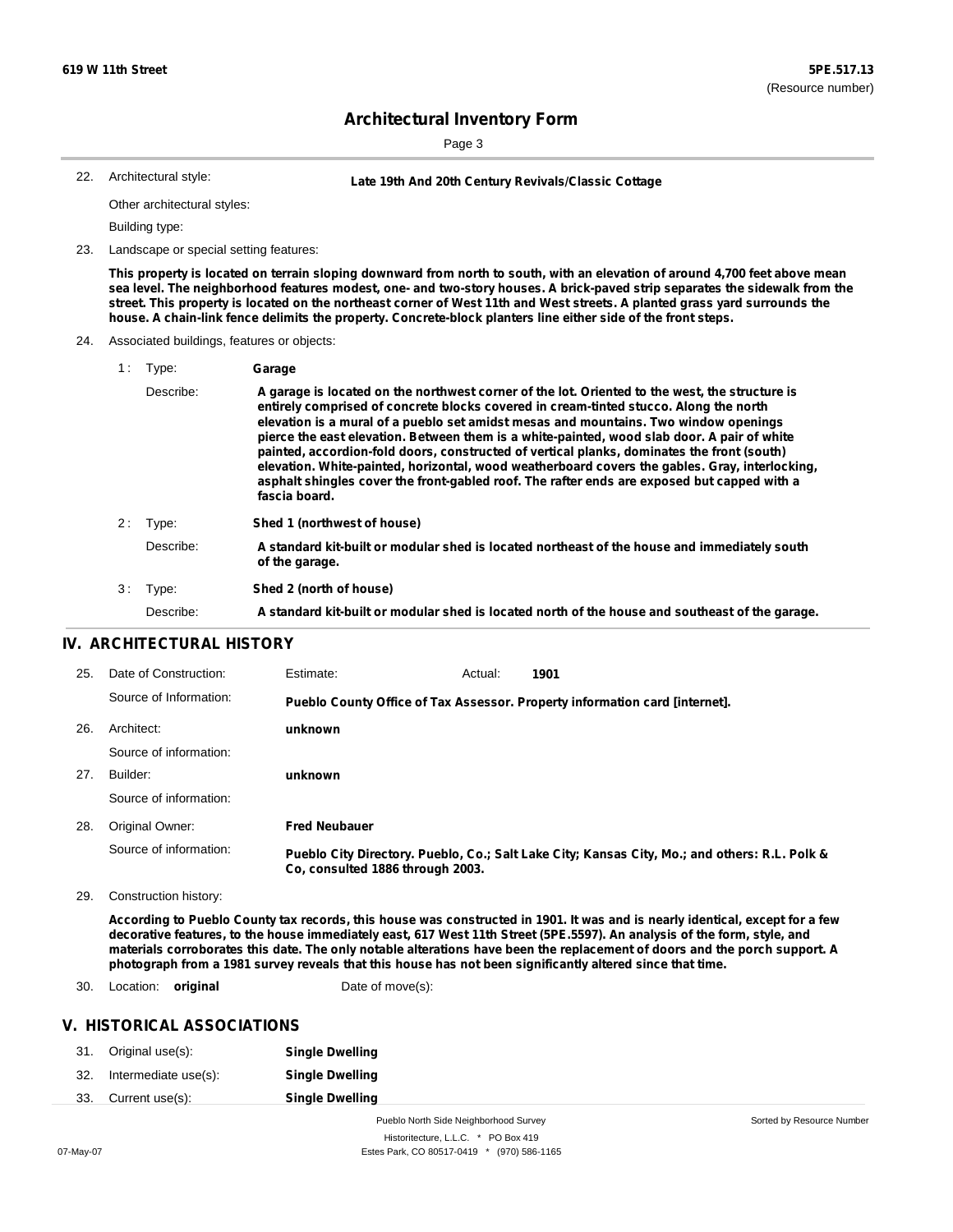Page 4

| 33. Current use(s): | <b>Single Dwelling</b> |
|---------------------|------------------------|
|                     |                        |

| 34. Site type(s): | <b>Residence</b> |
|-------------------|------------------|
|                   |                  |

35. Historical background:

This house was constructed in 1901, and its first owner and resident was Fred Neubauer, a shoemaker. With his wife, Sarah, Neubauer had three children: John, Mrs. B.H. Branscomb, and Mrs. E.G. Hersberger. The Neubauers attended the German **Lutheran Church. The family had moved from this house prior to 1914. Fred Neubauer died in 1925.**

Between 1914 and 1919, the resident and owner was Edward M. "Babe" Reardon. He was a switchman for the Missouri Pacific Railroad and attended Sacred Heart Cathedral. Reardon moved from this house sometime around 1919. He died in 1956.

Around 1921, Ralph G. and Lillian K. Bullard purchased this property, residing here for more than three decades. Ralph Bullard was a railroad telegrapher. He and Lillian had two children: Richard W. Bullard and Phil Stephens. The family attended St. Paul Methodist Church. Ralph retired in 1950 and died six years later. Lillian continued to reside at this house until her own death in **1963.**

J.H. Lamborn owned this property in the 1960s. Felix and Josephine J. Gonzales resided here briefly before selling the property **to Joe P. and Ann L. Aragon, the current owners, in 1973.**

**Munch, J. Colorado Cultural Resource Survey, Architectural/Historical Component Form (no. 618), August 1981.**

Sources of information: 36.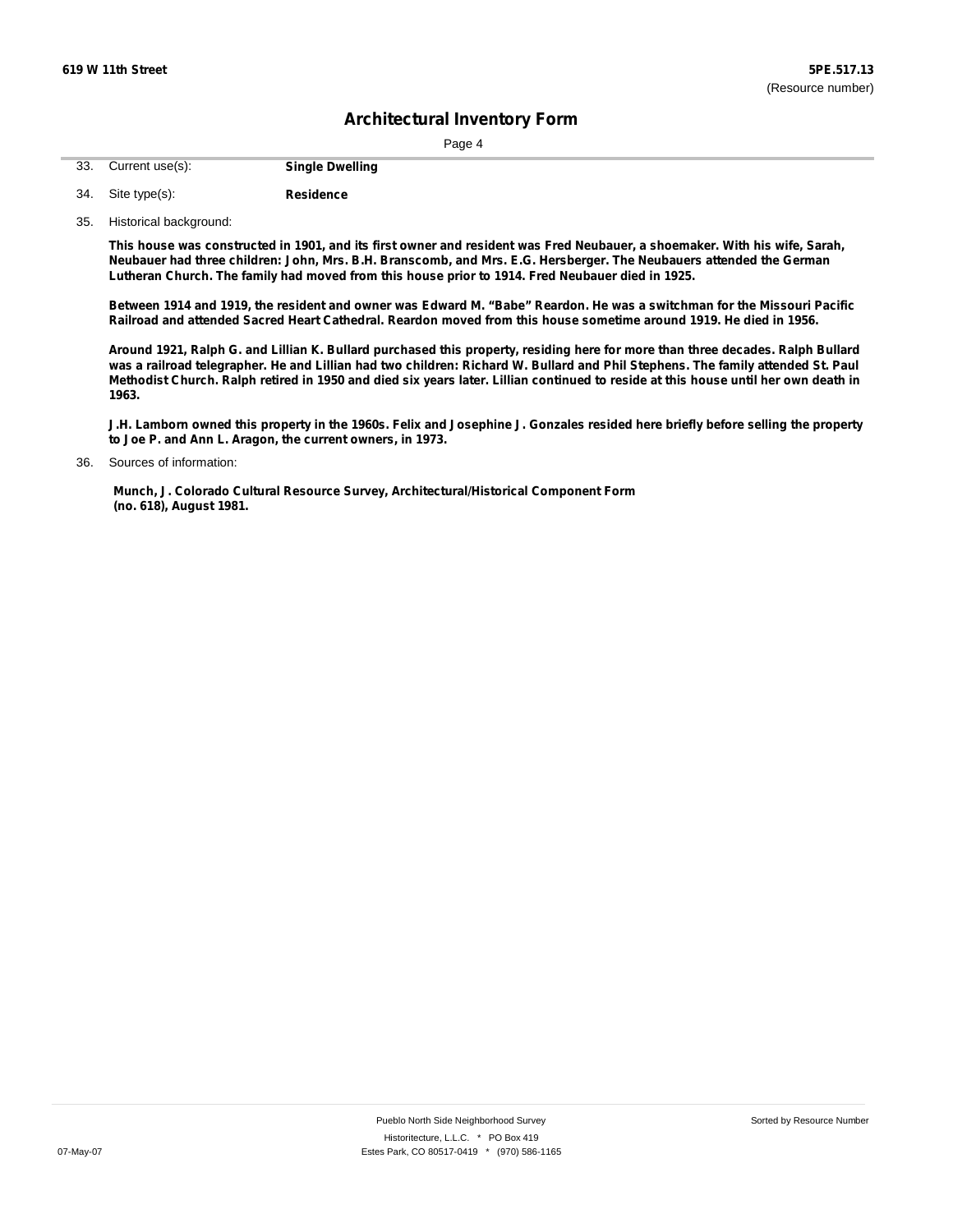Sorted by Resource Number

# **Architectural Inventory Form**

Page 5

|     | <b>VI. SIGNIFICANCE</b>                                                                                                                                                                                                                                                               |
|-----|---------------------------------------------------------------------------------------------------------------------------------------------------------------------------------------------------------------------------------------------------------------------------------------|
| 37. | Local landmark designation:<br>Yes $\Box$<br>No<br>i Ka                                                                                                                                                                                                                               |
|     | Designation authority:                                                                                                                                                                                                                                                                |
|     | Date of designation:                                                                                                                                                                                                                                                                  |
| 38. | Applicable National Register criteria:                                                                                                                                                                                                                                                |
|     | A. Associated with events that have made a significant contribution to the broad pattern of our history.                                                                                                                                                                              |
|     | B. Associated with the lives of persons significant in our past.<br>ΙI                                                                                                                                                                                                                |
|     | C. Embodies the distinctive characteristics of a type, period, or method of construction, or represents the work<br>◙<br>of a master, or that possess high artistic values, or represents a significant and distinguished entity whose<br>components may lack individual distinction. |
|     | D. Has yielded, or may be likely to yield, information important in history or prehistory.                                                                                                                                                                                            |
|     | Qualifies under Criteria Considerations A through G (see manual).                                                                                                                                                                                                                     |
|     | Does not meet any of the above National Register criteria.                                                                                                                                                                                                                            |
|     | <b>Pueblo Standards for Designation:</b>                                                                                                                                                                                                                                              |
|     | <u>1a. History</u>                                                                                                                                                                                                                                                                    |
|     | Have direct association with the historical development of the city, state, or nation; or<br>$\mathbf{r}_\perp$                                                                                                                                                                       |
|     | <u>1b. History</u>                                                                                                                                                                                                                                                                    |
|     | Be the site of a significant historic event; or                                                                                                                                                                                                                                       |
|     | 1c. History<br>Have direct and substantial association with a person or group of persons who had influence on society.<br>$\Box$                                                                                                                                                      |
|     | 2a. Architecture                                                                                                                                                                                                                                                                      |
|     | Embody distinguishing characteristics of an architectural style or type; or<br>$\Box$                                                                                                                                                                                                 |
|     | 2b. Architecture                                                                                                                                                                                                                                                                      |
|     | Be a significant example of the work of a recognized architect or master builder, or<br>$\overline{\phantom{a}}$                                                                                                                                                                      |
|     | 2c. Architecture                                                                                                                                                                                                                                                                      |
|     | Contain elements of architectural design, engineering, materials, craftsmanship, or artistic merit which represent a<br>О<br>significant or influential innovation;                                                                                                                   |
|     | 2d. Architecture                                                                                                                                                                                                                                                                      |
|     | Portray the environment of a group of people or physical development of an area of the city in an era of history<br>$\Box$<br>characterized by a distinctive architectural style.                                                                                                     |
|     | 3a. Geography                                                                                                                                                                                                                                                                         |
|     | Have a prominent location or be an established, familiar, and orienting visual feature of the contemporary city, or                                                                                                                                                                   |
|     | 3b. Geography                                                                                                                                                                                                                                                                         |
|     | Promote understanding and appreciation of Pueblo's environment by means of distinctive physical characteristics<br>$\overline{\phantom{a}}$<br>or rarity; or                                                                                                                          |
|     | 3c. Geography                                                                                                                                                                                                                                                                         |
|     | Make a special contribution to Pueblo's distinctive character.<br>$\mathcal{L}_{\mathcal{A}}$                                                                                                                                                                                         |
|     | Not Applicable                                                                                                                                                                                                                                                                        |
|     | Does not meet any of the above Pueblo landmark criteria.<br>$\overline{\phantom{a}}$                                                                                                                                                                                                  |
| 39. | Area(s) of Significance:<br>Architecture                                                                                                                                                                                                                                              |
| 40. | Period of Significance:<br>1901                                                                                                                                                                                                                                                       |
| 41. | National:<br>Level of significance:<br>State<br>Local<br>$\overline{\phantom{a}}$                                                                                                                                                                                                     |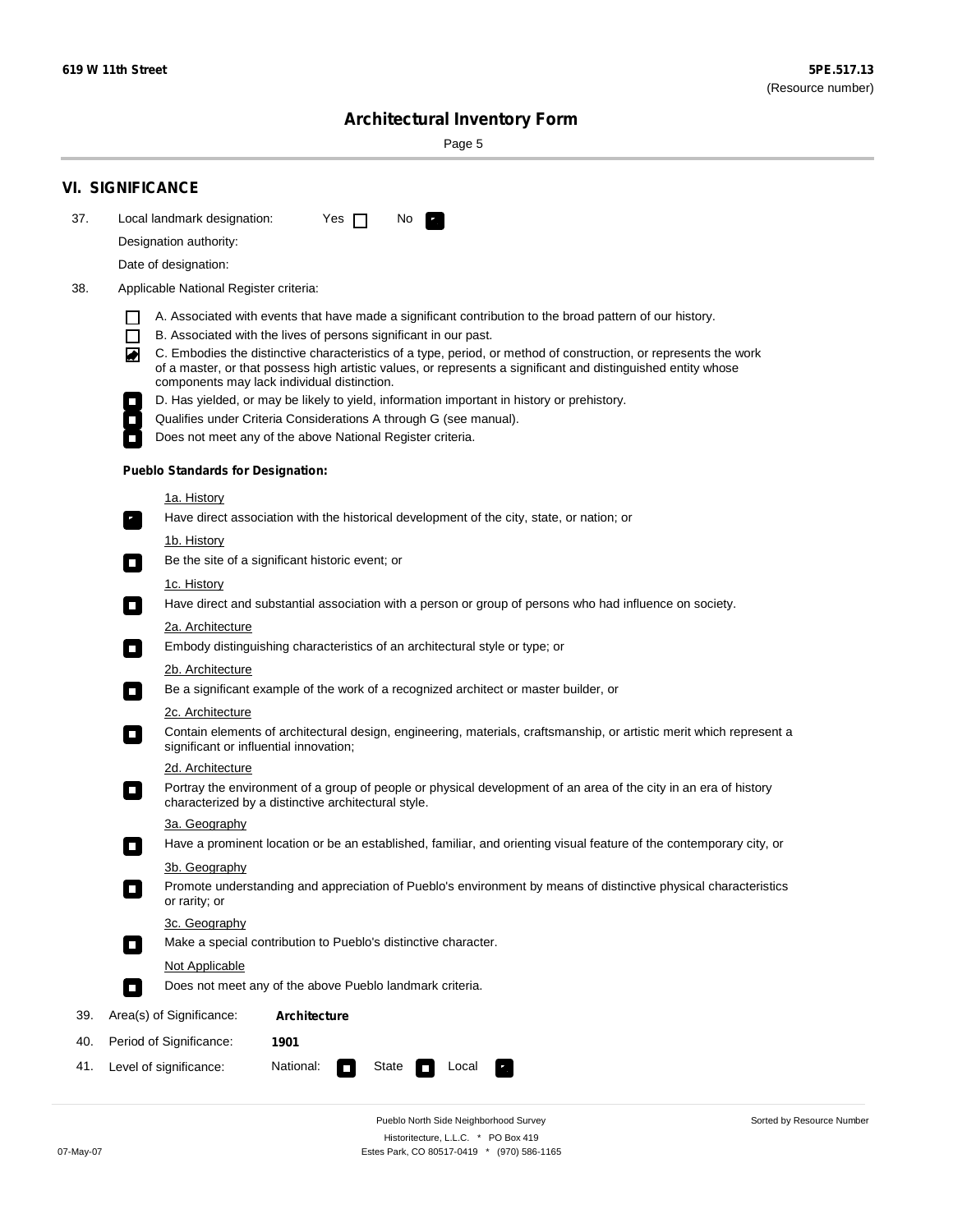Page 6

#### 42. Statement of significance:

This property is historically significant under Pueblo Local Landmark criterion 1A for its association with the development of **Pueblo's North Side Neighborhood, when more architecturally sophisticated buildings like this one joined the smaller,** plainer dwellings originally constructed here. As well, the house is architecturally significant under National Register criterion C (Pueblo Local Landmark criterion 2A) as an intact example of a Classic Cottage. However, the levels of architectural and historical significance, combined with physical integrity, are not to the extent that this property would qualify for individual listing in the National Register of Historic Places, the Colorado State Register of Historic Properties, or as a City of Pueblo Landmark. It is most likely a contributing resource within any potential historic district.

43. Assessment of historic physical integrity related to significance:

Constructed around 1901, the principal building on this property exhibits a moderately high level of physical integrity relative to the seven aspects of integrity as defined by the National Park Service and the Colorado Historical Society: location, setting, design, materials, workmanship, feeling, and association. There have been only minimal alterations since its construction.

Yes

 $No$   $N/A$ 

### **VII. NATIONAL REGISTER ELIGIBILITY ASSESSMENT**

| 44. |                                                                                                                                                                                                                                                                                                                                                                                                             | National Register eligibility field assessment:                                  |     |  | $\Box$ Individually eligible |   |     | Not eligible                 |                      | $\Box$ Need data |
|-----|-------------------------------------------------------------------------------------------------------------------------------------------------------------------------------------------------------------------------------------------------------------------------------------------------------------------------------------------------------------------------------------------------------------|----------------------------------------------------------------------------------|-----|--|------------------------------|---|-----|------------------------------|----------------------|------------------|
|     |                                                                                                                                                                                                                                                                                                                                                                                                             | Local landmark eligibility field assessment:                                     |     |  | Individually eligible        |   |     | Not eligible                 |                      | Need data        |
| 45. |                                                                                                                                                                                                                                                                                                                                                                                                             | Is there National Register district potential?                                   | Yes |  | No.                          | n |     |                              |                      |                  |
|     | Discuss:<br>Pueblo's North Side Neighborhood represents the evolution of the city's professional middle and upper<br>classes. Its diversity of architectural styles and forms directly represents the city's changing economic and<br>cultural climates. As well, the neighborhood is distinctive because it appears to have evolved independently of<br>the area's dominant industry, steel manufacturing. |                                                                                  |     |  |                              |   |     |                              |                      |                  |
|     |                                                                                                                                                                                                                                                                                                                                                                                                             | If there is National Register district potential, is this building contributing: |     |  |                              |   | Yes | $\mathsf{No}$ $\blacksquare$ | $N/A$ $\blacksquare$ |                  |

| 46. |  |  |  | If the building is in existing National Register district, is it contributing: |
|-----|--|--|--|--------------------------------------------------------------------------------|
|-----|--|--|--|--------------------------------------------------------------------------------|

#### **VIII. RECORDING INFORMATION**

| 47. | Photograph numbers): | <b>CD-ROM Photo Disc: North Side Photos</b><br>File Name(s): 11thstw619                                                |
|-----|----------------------|------------------------------------------------------------------------------------------------------------------------|
|     | Negatives filed at:  | <b>Special Collections</b><br>Robert Hoag Rawlings Public Library<br>100 East Abriendo Avenue<br>Pueblo, CO 81004-4290 |
| 48. | Report title:        | <b>Pueblo North Side Neighborhood Survey</b>                                                                           |
| 49. | $Date(s)$ :          | 04/28/05                                                                                                               |
| 50. | Recorder(s):         | <b>Adam Thomas</b>                                                                                                     |
| 51. | Organization:        | Historitecture, L.L.C.                                                                                                 |
| 52. | Address:             | <b>PO Box 419</b>                                                                                                      |
|     |                      | Estes Park, CO 80517-0419                                                                                              |
| 53. | Phone number(s):     | (970) 586-1165                                                                                                         |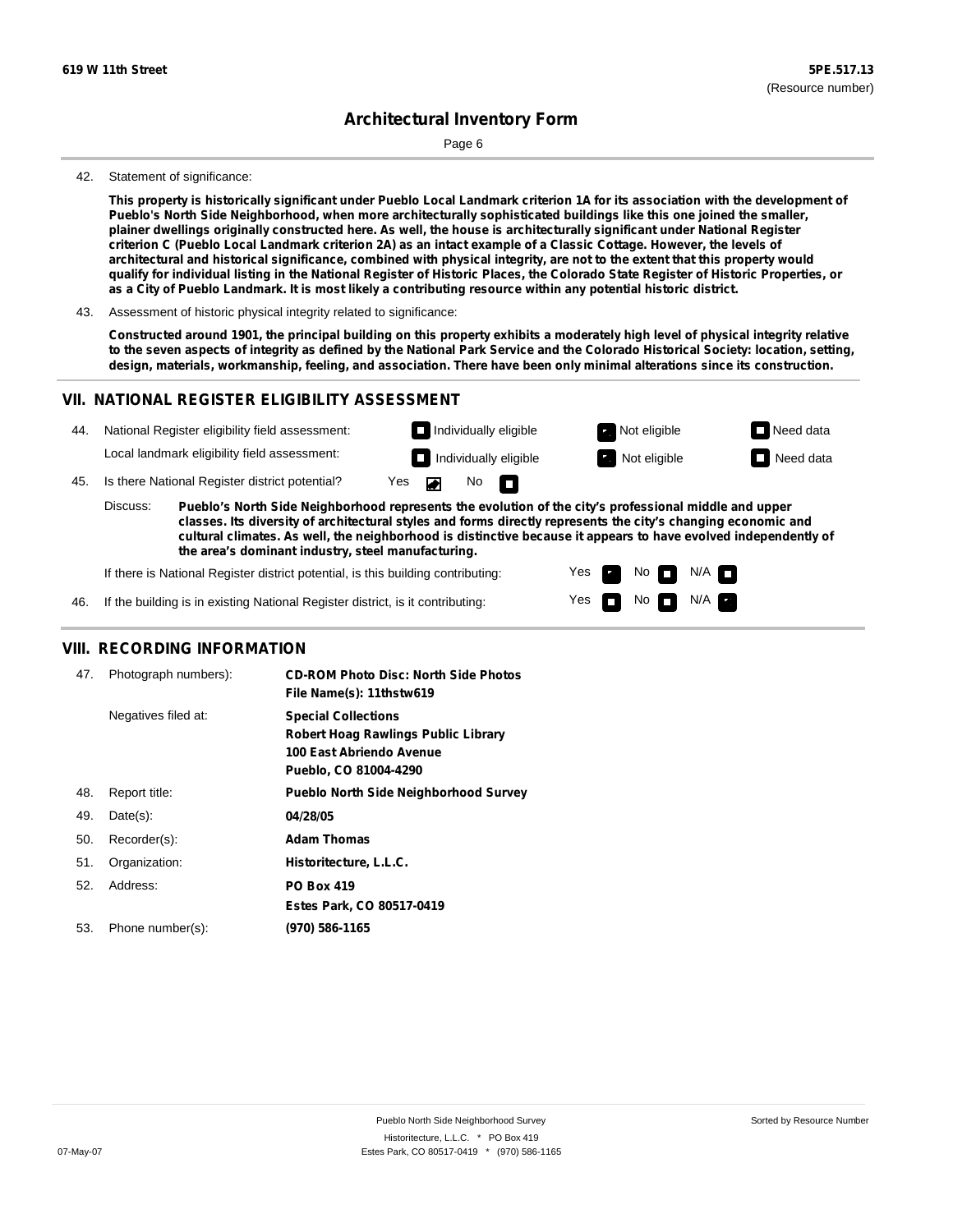Page 7